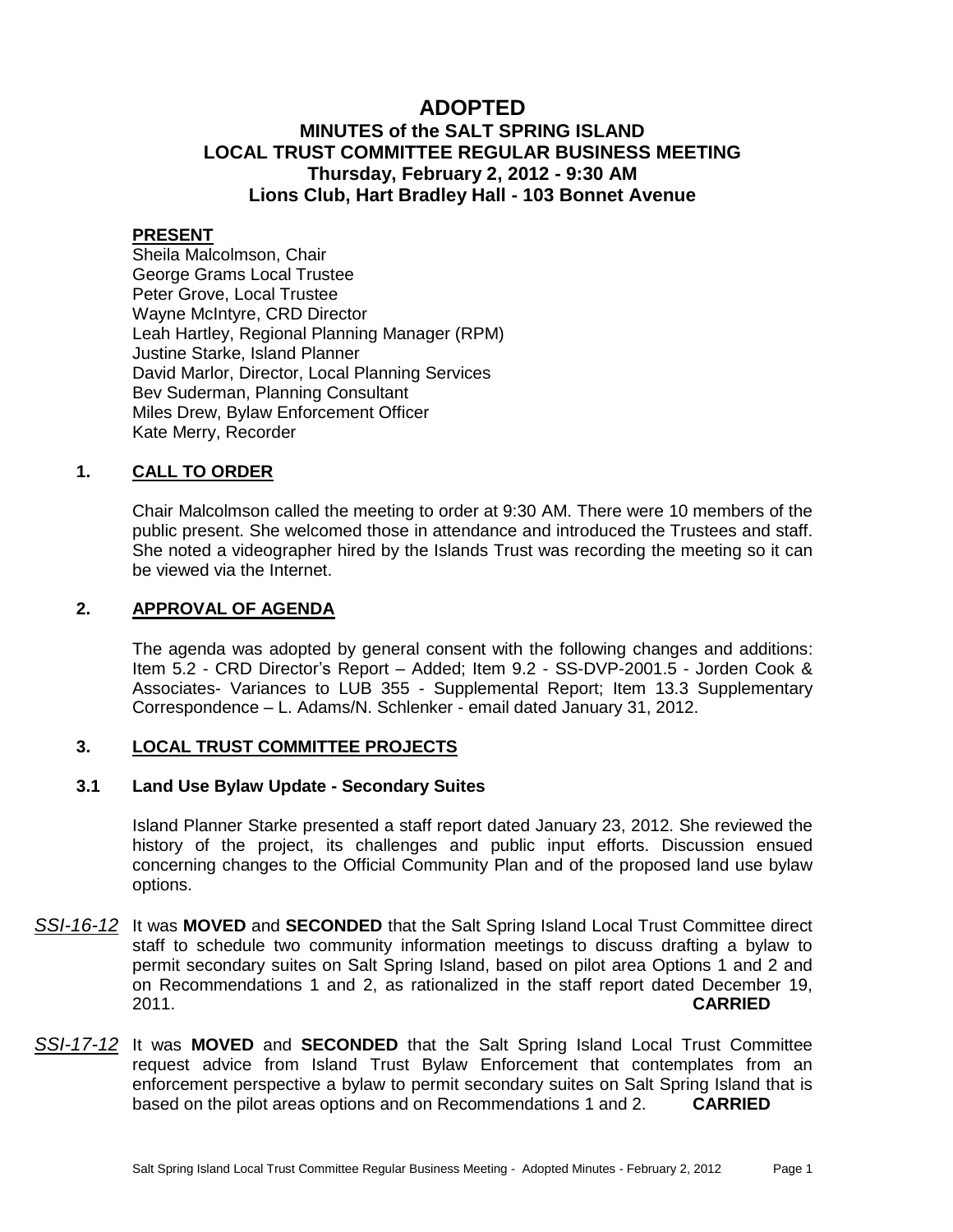# **3.2 Work Program Strategy**

RPM Hartley spoke to the staff report dated January 26, 2012. She noted that this provides the framework designed to assist the Local Trust Committee in determining their top three priorities so that the staff is able to focus on these priorities. This does not include applications.

Immediate priorities must be confirmed and in early March, Trust Council will deliberate its budget for 2012/13. It was noted that a review of the terms of reference of the advisory committee was needed quickly. It was noted that item 21 on the Gantt chart has no graph assigned to it; it would also be helpful to give a time line for items 35-38. A governance review was also stated as a priority for the local trustees, not the work program.

- *SSI-18-12* It was **MOVED** and **SECONDED** that the Salt Spring Island Local Trust Committee instruct staff with regard to the Work Program priority list with the top priorities being:
	- 1. OCP Review DPA4/RAR;
	- 2. Land Use Bylaw Update Secondary Suites;
	- 3. Video Recording Pilot and Evaluation;
	- 4. Advisory Committees terms of reference and bylaw examination

#### **CARRIED**

*SSI-19-12* It was **MOVED** and **SECONDED** that the Salt Spring Local Trust Committee request a report from Bylaw Enforcement staff on proposed initiatives for the 2011-2014 work program and that the Salt Spring Island Local Trust Committee request a staff update on the Policy Work Status and Summary Chart of December 2011 in preparation for further work program deliberations. **CARRIED**

## **3.3 OCP Budget Report**

RPM Hartley reviewed the January 26, 2012 report. She advised that funds, allocated to specific projects, could not be expended before fiscal year-end due to other work program priorities. Staff will reword their first recommendation for later consideration by the Local Trust Committee.

*SSI-20-12* It was **MOVED** and **SECONDED** that the Salt Spring Island Local Trust Committee request that Trust Council carry over the Strategic Program - Salt Spring Island Community Affordable Housing Strategy (\$10,000) from the 2011/2012 fiscal to the 2012/13 fiscal year. **CARRIED**

Further discussion on Item 3.3 was considered after Item 13.14.

The meeting recessed at 11:35 AM and reconvened at 12:00 Noon.

Chair Malcolmson welcomed members of the public and introduced the Trustees, the CRD Director, and staff. There were approximately 30 members of the public present. She reviewed the meeting guidelines and advised the members of the public to indicate if they did not wish to be video recorded. The meeting was being recorded by a videographer hired by the Islands Trust.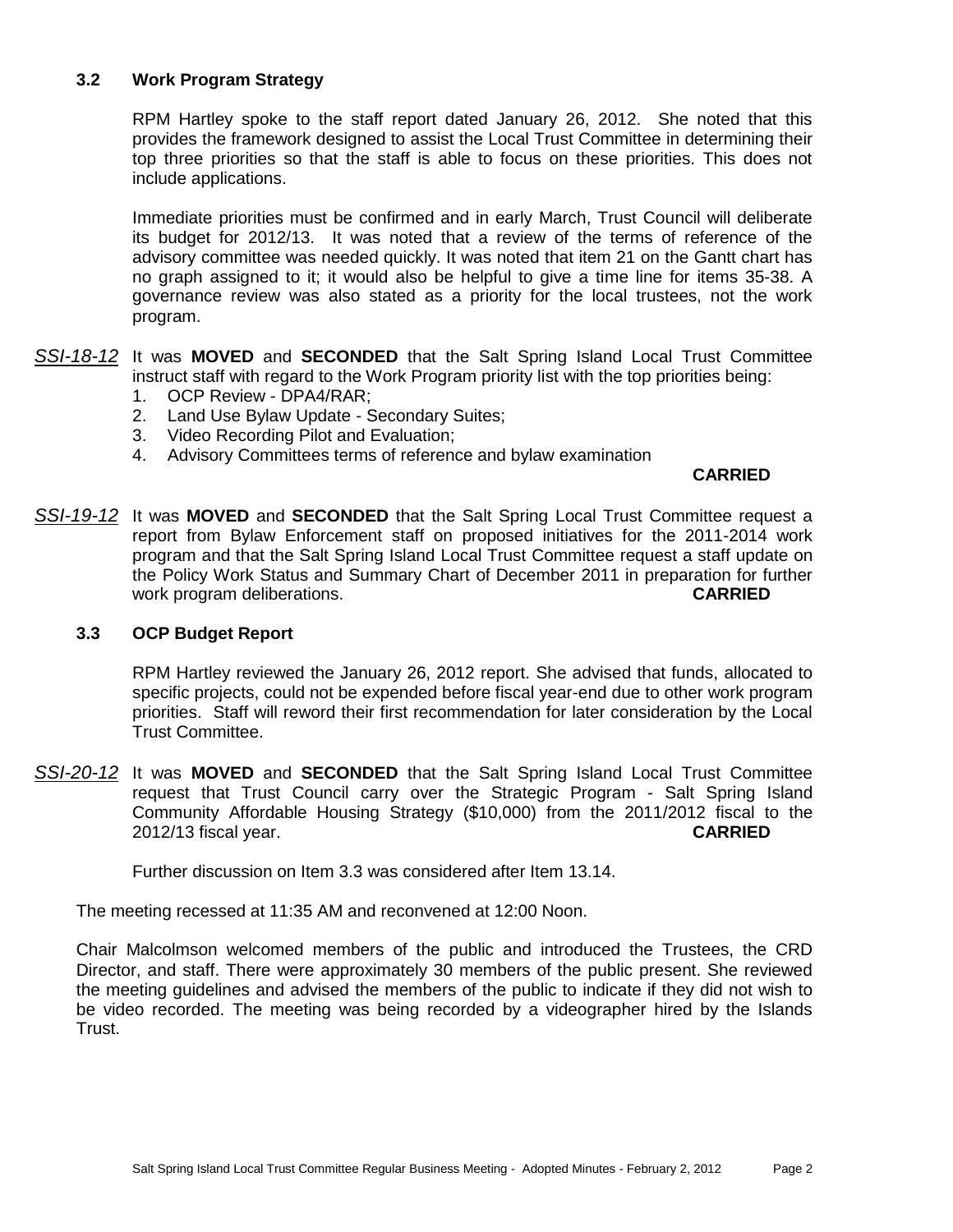# **4. TRUSTEE REPORTS**

Trustee Grams expressed appreciation to CRD Director, Wayne McIntyre for the increase in CRD staff on Salt Spring. He congratulated former Trustee Christine Torgrimson on her appointment to the Salt Spring Conservancy. He recognizes that the Trustee's role is an enormous undertaking but a rewarding one, especially in light of community participation.

Trustee Grove spoke of a steep learning curve. He has enjoyed meeting members of the community and staff. He attended the January 27<sup>th</sup>, 2012 meeting of the Salt Spring Island Water Council and mentioned their proposed groundwater workshop on February 28. As a member of the Trust Council Financial Planning Committee, he reported that the proposed budget is posted on the Council website. He also mentioned that he is considering options to improve the Town Hall process.

# **5.1 STUDENT TRUSTEE'S REPORT - None**

# **5.2 CRD DIRECTOR'S REPORT**

CRD Director McIntyre thanked the Trustees for their invitation to speak at the meeting. He confirmed that the CRD Director's report would be a standing agenda item for future meetings. He will be discussing governance issues with the Trustees. He was appointed to the BC Municipal Rural Water Commission and he spoke of many water issues. He encouraged the public to contact him and provided his contact information.

# **6. CHAIR'S REPORT**

Chair Malcolmson mentioned that the Provincial Ministry of Environment is reviewing their "Develop with Care" guidelines. She has met with the BC Ferries Commissioner and reported that many of his report's recommendations are of importance to Salt spring. She advised that the draft 2012 budget will be voted on at the March 6-8, 2012 Trust Council Meeting on Gabriola Island. She reinforced that the meetings are open to the public and encouraged those present to attend. She noted that a \$250,000 grant offered by Canada Gas Tax Fund is to review specifically the Trust's policy statement and is not transferable to other projects.

# **7. DELEGATIONS** - None

# **8. TOWN HALL**

The Chair opened the Town Hall at 12:20 p.m. and explained the guidelines. There were approximately 30 members of the public present.

Some members of the public expressed concerns about: the tendering and awarding of a contract for mapping riparian areas; why a videographer had been hired when a volunteer had been recording the meetings; about the removal of specific land from farm status; the need for effective public information regarding legalizing suites; the need for a larger clinic to attract physicians to Salt Spring; greater community involvement in decisions; the proposed Velo Village, including designation of June 18-23 as "Bike to Work Week". The applicant for 187 Trincomali Place (SS-DVP-2011.6) also spoke in support of his application.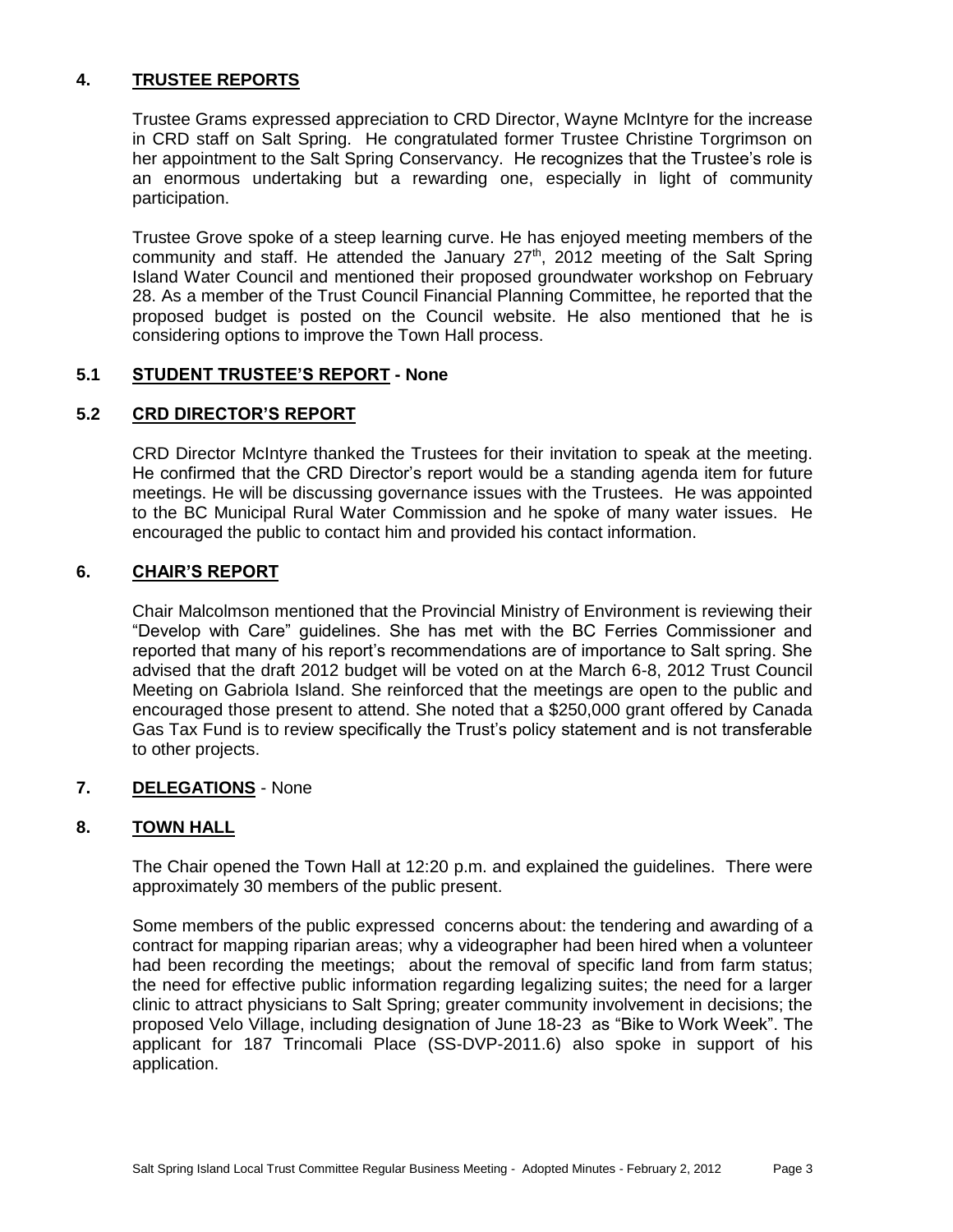The Trustees noted that the contract for mapping riparian areas was an open competition and further discussion on this item may be on the agenda for the next Regular Business Meeting scheduled for February 23, 2012. They noted the challenge of relying on volunteers for video recording. They also confirmed that planning staff are preparing a response to landowner concerning the loss of farm status on Musgrave Road; they also suggested that the Salt Spring Forum might help improve community engagement in local issues. The Trustees mentioned that the Official Community Plan identifies a cycling route plan; however, implementation is the responsibility of the Ministry of Transportation and Infrastructure.

The meeting recessed at 1:05 p.m. and reconvened at 1:08 p.m.

# **9. APPLICATIONS, PERMITS, BYLAWS AND REFERRALS**

## **9.1 SS-DVP-2011.6 - T. Iredale - 187 Trincomali Place**

RPM Hartley spoke to the staff report dated January 12, 2012. The applicant was present.

*SSI-21-12* It was **MOVED** and **SECONDED** that the Salt Spring Island Local Trust Committee approve issuance of Development Variance Permit SS-DVP-2011.6 (Richard Iredale - 187 Trincomali Place) to vary the required setback for an accessory building from another building on the lot from 3.0 metres to 0.0 metres to allow a 6.0 metre patio and roof structure connecting the dwelling unit and accessory building. **CARRIED**

## **9.2 SS-DVP-2011.5 - Jorden Cook and Associates - 135 Brinkworthy**

Planning Consultant Suderman spoke to the staff report, dated January 24, 2012 and the supplemental report of February 2, 2012. She briefly reviewed the history of the project.

*SSI-22-12* It was **MOVED** and **SECONDED** that the Salt Spring Island Local Trust Committee approve issuance of the Development Variance Permit application SS-DVP-2011.5 (Brinkworthy Properties Ltd. - 135 Brinkworthy Road) in accordance with attached revised Plan No. 1, dated January 25, 2012 which corrects map reference numbers for Lots 13 and 14. **CARRIED**

## **9.3 SS-TUP-2009.2 - M. Wilson for 651626 BC Ltd. - 154-164 Kings Lane**

RPM Hartley spoke to the staff report dated January 6, 2011. The applicant was present. It was noted that a temporary use permit may be renewed for an additional 3 years.

*SSI-23-12* It was **MOVED** and **SECONDED** that the Salt Spring Island Local Trust Committee approve renewal of Temporary Use Permit SS-TUP-2009.2 (Myles Wilson - 164 Kings Lane) for a three year period. **CARRIED**

#### **9.4 SS-RZ-2008.3 - Landworks Consultants - 201-225 Beddis Road**

Planning Consultant Suderman spoke to the staff report dated January 23, 2012. The applicant was present. She reviewed the history and overall use of the property and listed the environmental and social concerns and their proposed solutions. The applicant was present and spoke the application and of the value of the proposed agricultural endowment. Representatives of the Agricultural Alliance and Farmland Trust were present and expressed support for the application. A concern was expressed over the increased traffic at the intersection of Beddis and Fulford-Ganges Road; however, it was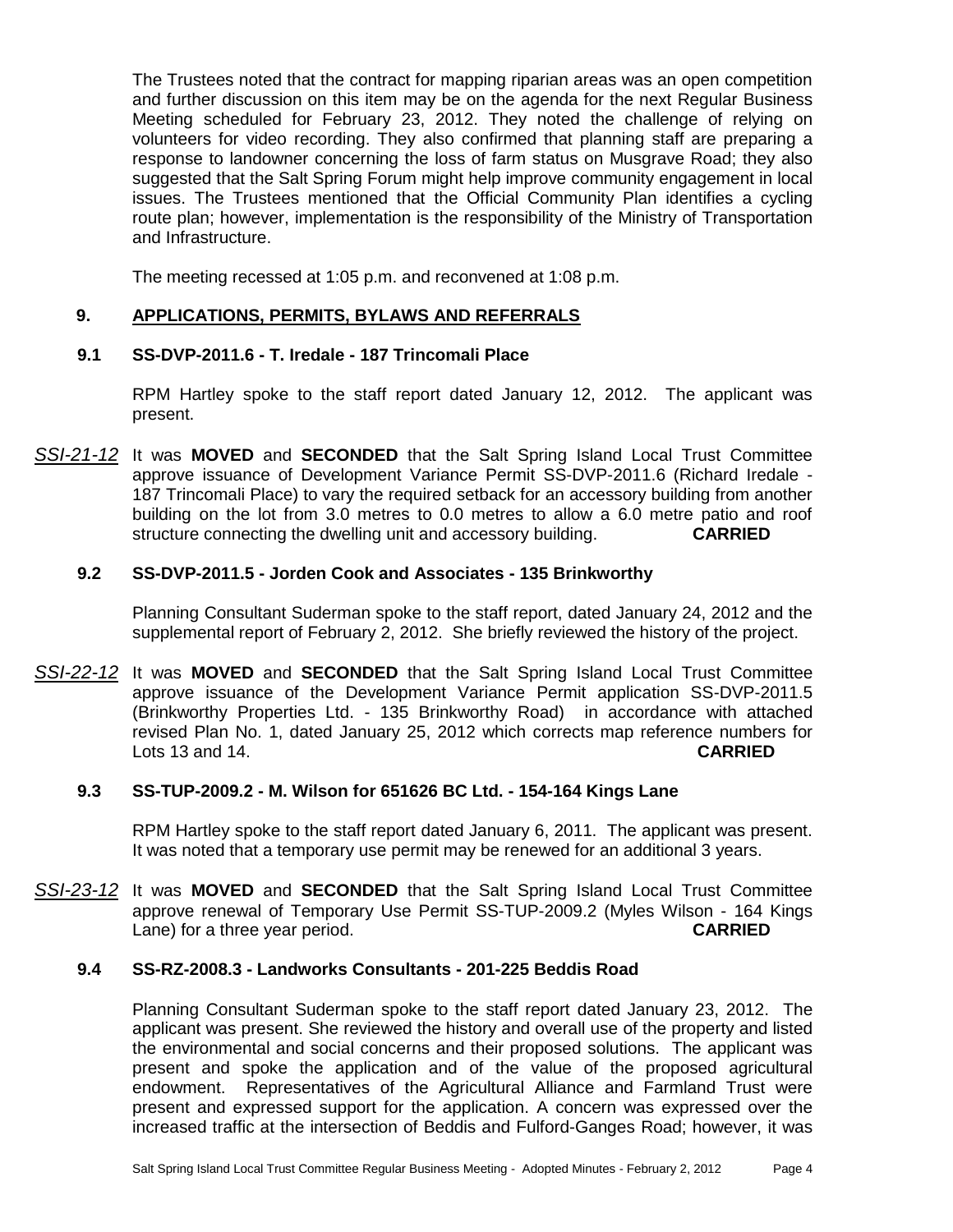noted that the Ministry of Transportation and Infrastructure considers the intersection viable.

- *SSI-24-12* It was **MOVED** and **SECONDED** that the Salt Spring Island Local Trust Committee give First Reading to Draft Bylaw No. 457, cited as "Salt Spring Island Official Community Plan, 2008, Amendment No. 1, 2012" (SS-RZ-2008.3 - Landworks Consultants Ltd -Beddis Developments - 201-225 Beddis Road, Salt Spring Island). **CARRIED**
- *SSI-25-12* It was **MOVED** and **SECONDED** that the Salt Spring Island Local Trust Committee give First Reading to Draft Bylaw No. 458, cited as "Salt Spring Island Land Use Bylaw, 1999, Amendment No. 2, 2012 (SS-RZ-2008.3 - Landworks Consultants Ltd - Beddis Developments - 201-225 Beddis Road, Salt Spring Island). **CARRIED**
- *SSI-26-12* It was **MOVED** and **SECONDED** that the Salt Spring Island Local Trust Committee give First Reading to Draft Bylaw No. 459, cited as "Salt Spring Island Land Use Bylaw, 1999, Amendment No. 3, 2012 (SS-RZ-2008.3 - Landworks Consultants Ltd - Beddis Developments - 201-225 Beddis Road, Salt Spring Island). **CARRIED**
- *SSI-27-12* It was **MOVED** and **SECONDED** that the Salt Spring Island Local Trust Committee direct staff to refer Proposed Bylaws No. 457, No. 458, and No. 459, together with a copy of the Staff Report for SS-RZ-2008.3, dated January 23, 2012, to the Advisory Environment Committee, Agriculture Advisory Committee and Advisory Planning Commission for their review and further comment. **CARRIED**
- *SSI-28-12* It was **MOVED** and **SECONDED** that the Salt Spring Island Local Trust Committee direct staff to refer Proposed Bylaws No. 457, No, 458 and No. 459 to referral agencies and First Nations for review and comment, as listed in Attachment 4 to the Staff Report for SS-RZ-2008.3, dated January 23, 2012. **CARRIED**
- *SSI-29-12* It was **MOVED** and **SECONDED** that the Salt Spring Island Local Trust Committee direct staff to prepare an outline of proposed measures attached to zoning approval, the future Development Permits, to other agency requirements, or to other mechanisms intended to address the social and environmental considerations listed in the Staff Report for SS-RZ-2008.3, dated January 23, 2012. **CARRIED**
- *SSI-30-12* It was **MOVED** and **SECONDED** that the Salt Spring Island Local Trust Committee request that the Ministry of Transportation and Infrastructure (MOTI) install an advisory 40 km per hour speed sign at the intersection of Beddis and Douglas Roads, Salt Spring Island, and manage vegetation along Beddis Road in such a way that sight lines are preserved in accordance with the suggestions of the Bunt report and the existing agreement between the Islands Trust and MOTI. **CARRIED**

The meeting recessed at 2:10 p.m. and reconvened at 2:20 p.m.

## **10. MINUTES AND RESOLUTIONS WTHOUT MEETING**

## **10.1 Draft Minutes of the SSI LTC Business Meeting of January 5, 2012**

The following corrections were made to the draft minutes: Item 3.4 - Advisory Design Panel Meeting of Nov 17, 2011 - add "staff" between "requested" and "follow-up": Item 9 – Chair's Report - change the final two words to "Policy Statement" ; Item 11 - Town Hall - second paragraph add "Some" before "Members of the public".

The minutes were adopted as amended by general consent.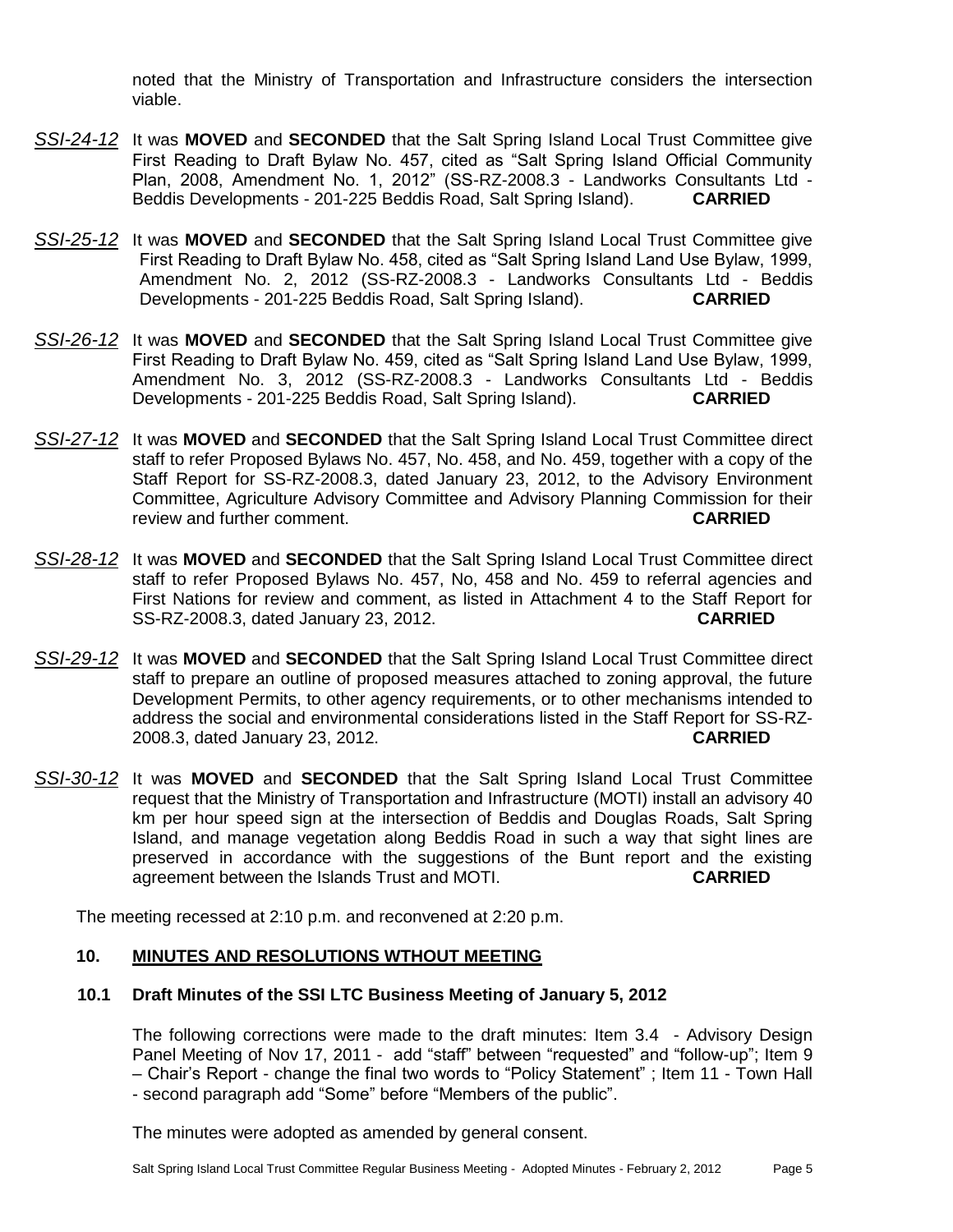# **10.2 Section 25 Resolution-Without-Meeting Log Report** - **Received**

## **11. NEW BUSINESS** – None

#### **12. BUSINESS ARISING FROM MINUTES**

#### **12.1 Ferry Advisory Committee Delegate - verbal report**

*SSI-31-12* It was **MOVED** and **SECONDED** that, in terms of dealing with the Ferry Advisory Committee, that the Salt Spring Island Local Trust Committee delegate Charles Kahn as their representative. **CARRIED**

> Staff will send a letter to Mr. Kahn, noting the need to keep the Official Community Plan policies in mind. Trustee Grove will attend advisory committee meetings if the delegate is not available.

#### **12.2 Video Recording**

It was also noted that staff will provide on the website the You Tube address of the video record of Local Trust Committee meeting.

#### **13. CORRESPONDENCE**

- **13.1 R. Bhimji - Email dated October 20, 2011 Received**
- **13.2 R. Polden - Email dated January 15, 2012 Received**
- **13.3 N. Schlenker - Email dated January 19, 2012 and supplementary email Received**
- **13.4 C & I. Grooms - Email dated January 21, 20012 Received**

After some discussion, Trustee Grams offered to consult with staff and write a letter to BC Assessment in support of Mr. Grooms.

**13.5 S. John, Chair, Advisory Environment Committee** - letter dated January 21, 2012 - **Received**

Clarification to be sent to the Chairs of all Advisory Committees regarding authorization to meet more than once to consider an application that has been previously referred to the committee.

# **13.6 A. Lyons- letter dated December 30, 2011** - **Received**

After some discussion, the Trustees stated they would like more information.

- *SSI-32-12* It was **MOVED** and **SECONDED** that the Local Trust Committee direct staff to forward correspondence related to Al's Gourmet Falafel and Fries at 151 Rainbow Road with a recommendation for the Local Trust Committee to consider. **CARRIED**
	- **13.7 Dr. A.N.T. Varzeliotis - letter dated January 3, 2012 Received**

## **13.8 Dr. A.N.T. Varzeliotis - letter/email dated January 18, 2012** - **Received**